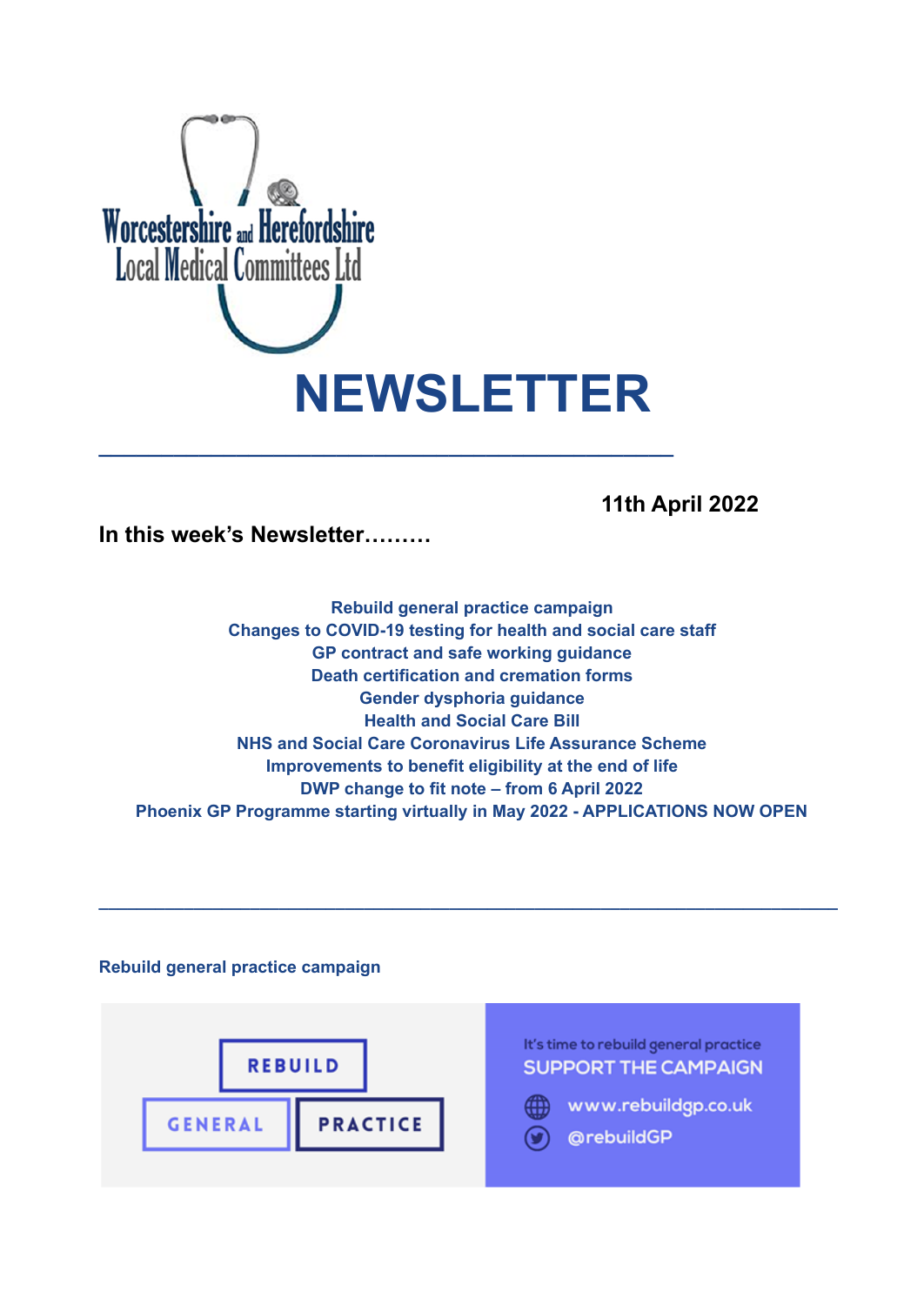General Practice is in crisis and patient safety is at risk. The BMA, working in partnership with the GPDF, recently launched the **Rebuild General [Practice](https://bma-mail.org.uk/t/JVX-7SE2J-JCJOU4-4QTDV1-1/c.aspx)** campaign to tackle these issues.

The aim of the campaign is to support GPs and their teams, at an extremely challenging time, in delivering the general practice service that patients and staff deserve.

The campaign is calling for:

- Recruitment: The U.K. Government delivering on its commitment of an additional 6,000 GPs in England by 2024
- Retention: Tackling the factors driving GPs out of the profession such as burn out
- Safety: A plan to reduce GP workload and in turn improve patient safety

It is vital that we build as much support for the campaign as possible. You can find more information on the [campaign](https://rebuildgp.co.uk/) website  $\geq$  and follow the campaign Twitter [account](https://twitter.com/rebuildgp)  $\geq$ 

To launch the campaign, Dr Kieran Sharrock gave a keynote speech to outline the impact on patients that the workforce crisis is having: Video: Why we need a bigger GP [workforce](http://www.rebuildgp.co.uk/campaign-assets/video-why-we-need-a-bigger-gp-workforce) [\(rebuildgp.co.uk\)](http://www.rebuildgp.co.uk/campaign-assets/video-why-we-need-a-bigger-gp-workforce)

Read more about the launch event on the BMA [website](https://www.bma.org.uk/news-and-opinion/gp-campaign-time-to-rebuild-general-practice)

# **Changes to COVID-19 testing for health and social care staff**

The BMA has welcomed that the changes to [COVID-19](https://www.england.nhs.uk/coronavirus/publication/living-with-covid-19-testing-update/) testing announced last week, advises that healthcare workers should continue to test twice a week, whether or not they have symptoms, and that Ministers have abandoned plans to scrap testing for healthcare workers altogether from 1 April.

Lateral flow tests will continue to be available through the [gov.uk](http://gov.uk/) portal for NHS staff working in a patient-facing role, who are symptomatic. NHS England is working with UKHSA to determine how routine asymptomatic testing should be stepped down in line with any decrease in prevalence rates.

However, restricting testing to those in patient-facing roles ignores the reality of working life. Staff in patient-facing roles or otherwise, are not segregated, and therefore can easily spread infection between each other. By artificially making this distinction we also risk pushing up staff absence rates which are already impacting on services and patient care.

Read the BMA statement in response [here](https://www.bma.org.uk/bma-media-centre/bma-responds-to-government-s-changes-to-covid-19-testing-for-health-and-social-care-staff)

The Infection [Prevention](https://www.gov.uk/government/publications/wuhan-novel-coronavirus-infection-prevention-and-control) Control (IPC) guidance for healthcare workers remains in place and face masks should continue to be worn by staff and patients in health care settings.

Download an updated poster about using face [coverings](https://www.bma.org.uk/media/5321/bma-visiting-your-gp-poster-mar2022.pdf) in practices.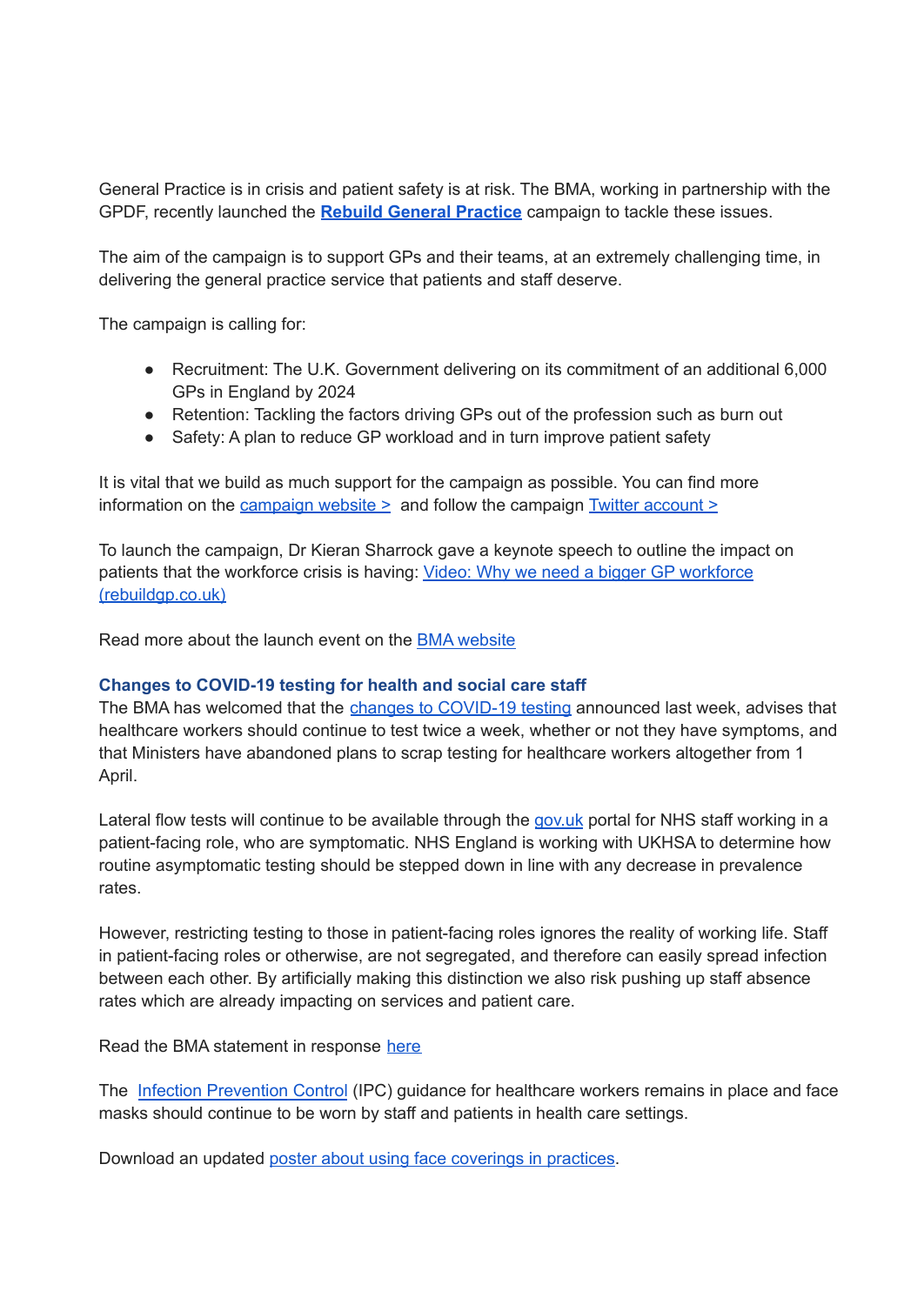# **GP contract and safe working guidance**

General practice is under increasing pressure, and GPC have recently published a safe [working](https://www.bma.org.uk/advice-and-support/gp-practices/managing-workload/safe-working-in-general-practice) [guide](https://www.bma.org.uk/advice-and-support/gp-practices/managing-workload/safe-working-in-general-practice) to enable practices to prioritise safe patient care, within the present bounds of the GMS contract. They have now added some videos to the resources directing practices to the safest way to continue to deliver patient care.

Following the [announcement](https://www.england.nhs.uk/publication/letter-general-practice-contract-arrangements-in-2022-23/) of the GP contract changes for 2022/23, which came into effect from 1 April, they have now published an [explainer](https://www.bma.org.uk/pay-and-contracts/contracts/gp-contract/gp-contract-changes-england-202223) video explaining what this will mean for practices*.*

Read also our [guidance](https://www.bma.org.uk/pay-and-contracts/contracts/gp-contract/gp-contract-changes-england-202223) about the contract changes to support practices in their decision making and next steps. The latest GP webinar for LMCs is also attached for your information.

All the 2022/23 contractual documentation have now been published on the NHSE/I [website](https://www.england.nhs.uk/gp/investment/gp-contract/)

Here is the link, if you prefer to watch the video with Richard Van Mellaerts (GPC Exec Team), talking through the presentation:

https://youtu.be/DFTXsL3GQq8

# **Death certification and cremation forms**

The [Coronavirus](https://services.parliament.uk/Bills/2019-21/coronavirus/documents.html) Act 2020, which introduced easements to death certification processes and cremation forms during the pandemic, was repealed on 24 March 2022.

The following provisions are continuing:

- If a doctor has **not** seen the deceased in the 28 days prior to death or any time after death they can complete the MCCD (medical certificate of cause of death), however the registrar would need to refer the MCCD to the coroner. This time period will remain at 28 days and not revert to pre-pandemic 14 days.
- ability for medical practitioners to send MCCDs to registrars electronically
- the form [Cremation](https://www.gov.uk/government/collections/cremation-forms-and-guidance) 5, which was suspended during the pandemic, will not be re-introduced after the Coronavirus Act expires and has now permanently been abolished.

The following emergency provisions are changing with the expiry of the Act:

- the temporary provision allowing any medical practitioner to complete the MCCD will be discontinued
- informants will have to register deaths in person, not remotely.

The Cremation Regulations (2008) does not state any time frame in which a doctor has to have attended the deceased before or after death to complete Form 4. If a doctor completes Form 4 without having seen the deceased before or after death, the Medical Referee will make a decision about whether or not a cremation should take place. Local medical referees have been informed regarding these regulations and advised on changes to some of the local advice given out recently.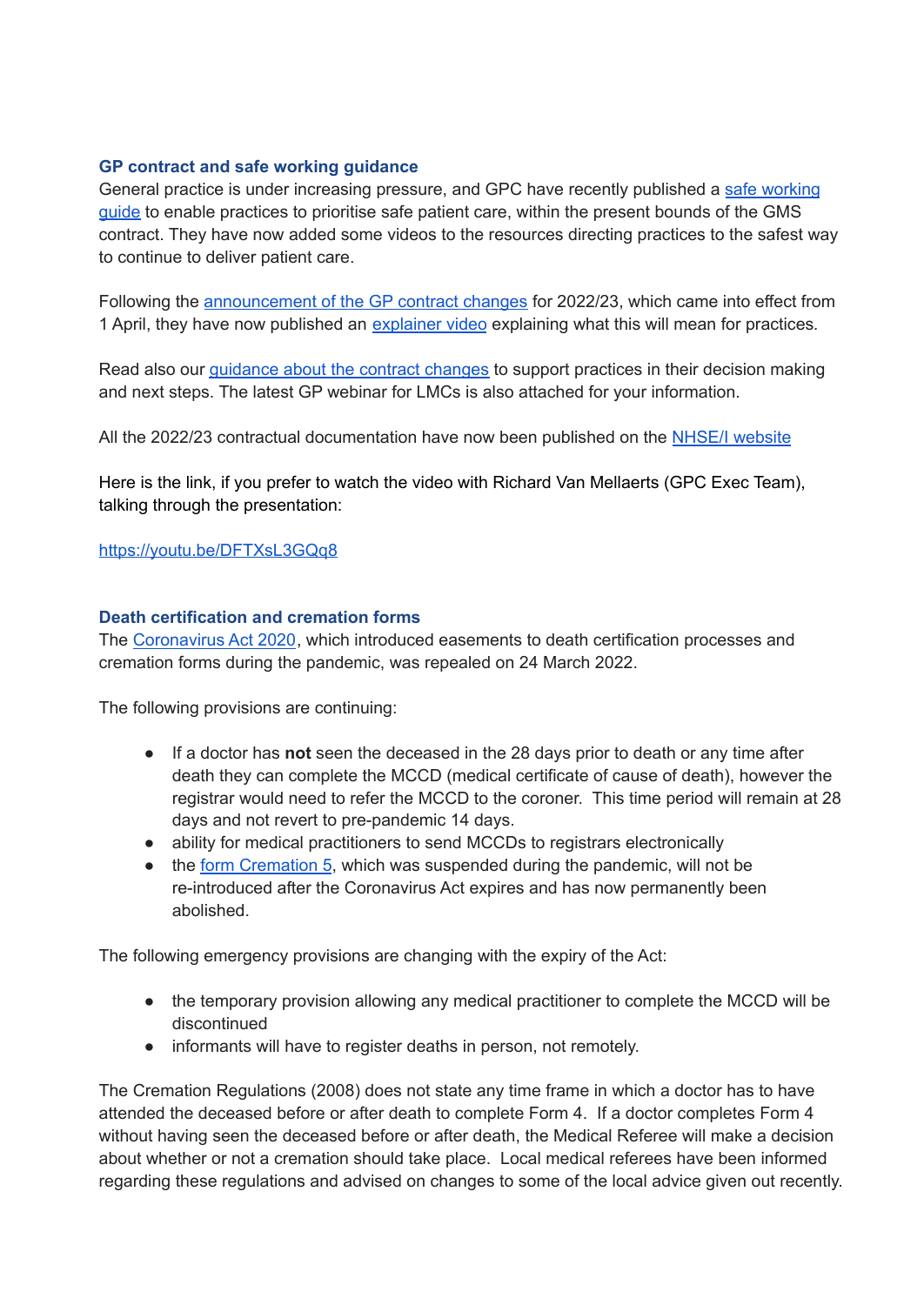Read more on the **BMA's [website](https://www.bma.org.uk/advice-and-support/covid-19/adapting-to-covid/covid-19-death-certification-and-cremation)** about these changes.

### **Gender dysphoria guidance**

The BMA has updated the guidance on [managing](https://www.bma.org.uk/advice-and-support/gp-practices/gp-service-provision/managing-patients-with-gender-dysphoria) patients with gender dysphoria, to include some advice in relation to Gender Identity Clinics asking GPs to review patients who had already been referred to the GIC, due to long waiting times.

The guidance also explains the role of GPs managing patients with gender identity problems, including questions relating to patient records, confidentiality, prescribing and monitoring responsibilities.

Alongside the updated guidance, they have also published a [statement](https://www.bma.org.uk/news-and-opinion/gpc-england-statement-on-commissioning-of-gender-identity-services-in-england) about the need for NHS England to commission gender identity services in England.

We would recommend that the guidance is read in conjunction with the BMA guidance on **Inclusive care of trans and [non-binary](https://www.bma.org.uk/advice-and-support/equality-and-diversity-guidance/lgbtplus-equality-in-medicine/inclusive-care-of-trans-and-non-binary-patients) patients,** which explains first steps and best practice in providing a supportive service to transgender, trans and non-binary patients, including patients who present with gender incongruence and/or dysphoria.

#### **Health and Social Care Bill**

Important changes to the Health and Care Bill by the House of Lords were put to MPs last week for their approval. The BMA [briefed](https://www.bma.org.uk/media/5472/bma-briefing-health-and-care-bill-consideration-of-amendments-mar-2022.pdf) MPs in advance of the debate, and provided [members](https://e-activist.com/page/101793/action/1?ea.tracking.id=website?ea.tracking.id=website) with tools to contact their constituency MP directly about the importance of upholding measures around accountability for safe staffing and more.

Whilst MPs [successfully](https://twitter.com/TheBMA/status/1509524182081499140?s=20&t=ElE2jXewgaHVUAUCVozREw) used a free vote to make telemedicine abortion a permanent service in England, the Government's majority sabotaged crucial improvements to the Bill on workforce and service configurations – more on this can be read about in our [reaction](https://www.bma.org.uk/bma-media-centre/truly-disappointing-says-bma-about-mps-voting-against-transparency-over-workforce-numbers) on the night.

On the Bill's return to the House of Lords this week, however, with BMA support, Peers have pushed back and voted to add the workforce reporting duty back into the Bill in a slightly amended form. We have [welcomed](https://twitter.com/thebma/status/1511423710300934155?s=21&t=xVWAQZxkgR2fvlpAsTqvwg) this outcome and will be doing all we can to urge MPs not to overturn it again when it is put to them for consideration later in April, including urging members to keep contacting their MP ([email](https://e-activist.com/page/101793/action/1?ea.tracking.id=website?ea.tracking.id=website) or [tweet](https://e-activist.com/page/102708/tweet/1?ea.tracking.id=website)) about the importance of tackling unsafe staffing in legislation.

#### **NHS and Social Care Coronavirus Life Assurance Scheme**

We have been informed by NHS Pensions of their decision to wind down the NHS and [Social](https://www.nhsbsa.nhs.uk/coronavirus-life-assurance-2020) Care [Coronavirus](https://www.nhsbsa.nhs.uk/coronavirus-life-assurance-2020) Life Assurance Scheme (CLAS), due to the decrease of deaths of NHS and social care staff, and the success of the coronavirus vaccine programme, from the end of 31 March 2022.

There will be a further 12-month window to 31 March 2023 to allow families time to bring forward outstanding claims in respect of deaths which occurred whilst the scheme was open.

Colleagues who know of a health worker who has sadly died, should direct families affected to this scheme.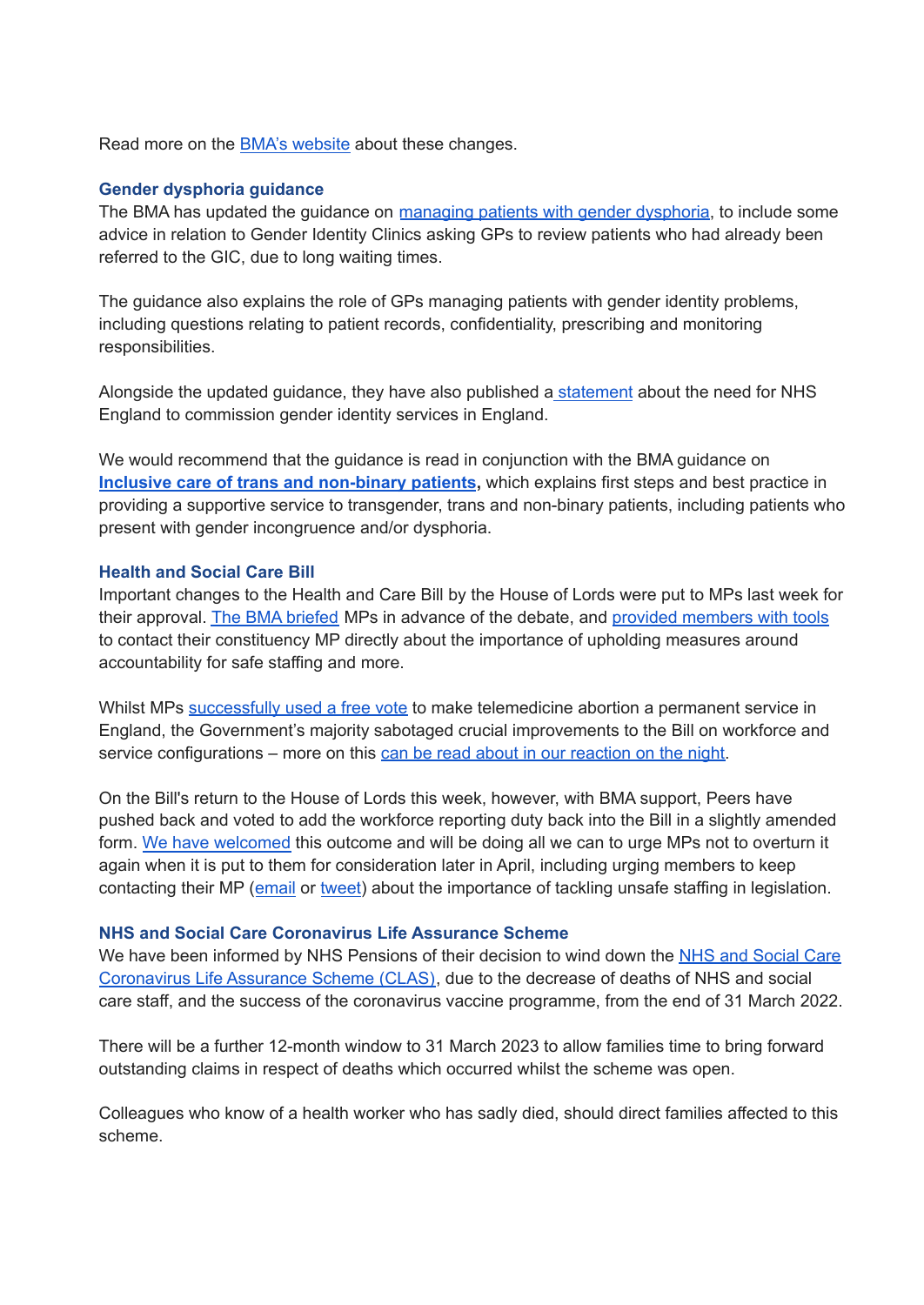# **Improvements to benefit eligibility at the end of life**

From Monday 4 April 2022, eligibility for the Special Rules is changing. These currently apply to people who have 6 months or less to live and will now apply to people who have 12 months or less to live.

From 4 April, two working-age benefits will be impacted by this change. To support people accessing these benefits and to find out more about the new process and medical evidence form, DWP have published this [guidance.](http://www.gov.uk/dwp/special-rules)

# **DWP change to fit note – from 6 April 2022**

On 6 April DWP changed regulations so that fit notes do not require a signature in ink to authorise them. Instead, a new template is being delivered that is authorised by the name of the doctor being included in the form. This means fit notes can be completed, authorised and sent digitally from 6 April. The main points:

- GPs' names will be automatically captured by their IT systems from their user login
- The exact date the system will be updated depends on your system supplier
- Until the new template is delivered, continue to use the current version, which still requires a signature in ink to be valid
- Until the systems are fully updated both the previous and new versions are legally compliant and employers have been told they must accept both
- If patients are not able to receive the fit note digitally or require a paper copy, then this must be provided (but does not require an ink signature)
- If there are issues then the form can still be completed by hand and authorised by the doctor writing their name, or signing the fit note in the relevant place and will still be legally compliant
- Hospitals will still be using paper fit notes ordered from DWP, but from 6 April this should be on the new template

# **Phoenix GP Programme starting virtually in May 2022 - APPLICATIONS NOW OPEN**

We are excited to announce that a second cohort of a fully funded, virtual GP Development & Leadership programme is coming to Worcestershire, starting in May 2022.

The [Phoenix](https://www.phoenixgp.co.uk/) GP programme is a career and skills development programme specifically targeting GPs who are more than 3 years post CCT and those who have the potential to remain in practice for at least another 10 years. It provides a series of 6 evening sessions over 6 months for a cohort of up to 30 participants, balancing a series of talks from inspirational GPs with dedicated skills workshops developed by GP Leads from the Time for Care team to focus on some of the challenges faced by mid-career GPs. These include topics such as managing change, quality improvement, engagement & influencing people and facilitating online meetings.

The programme is free to attend and delivered virtually. All sessions are Thursday evenings from 7pm-9pm. The programme is supported nationally by NHSE and RCGP and is funded locally by the CCG with support from the LMC. Previous programmes have been extremely successful and universally well-received by attendees.

The confirmed line up of speakers include: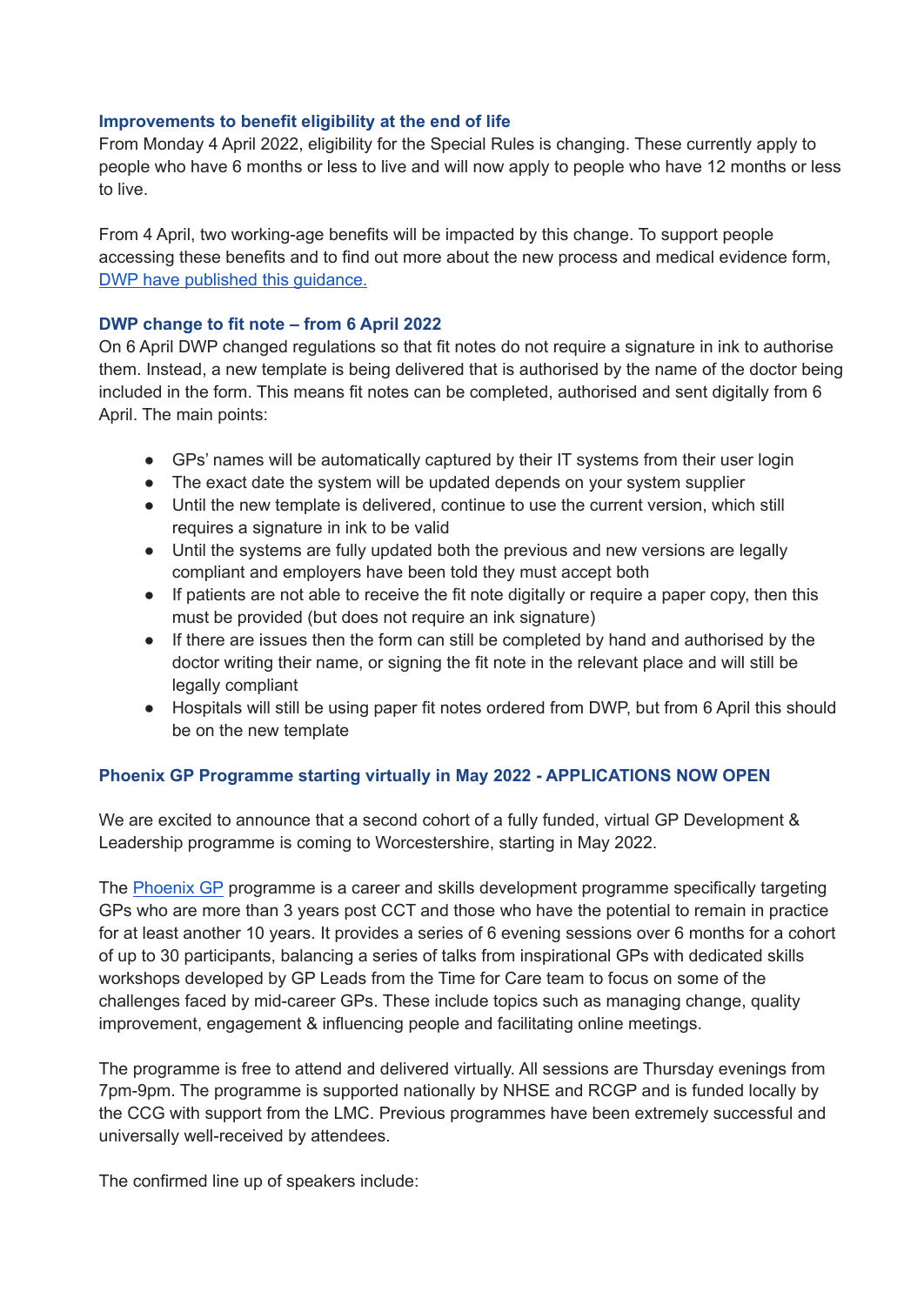- **5 th May 2022**, Professor Martin Marshall CBE, GP, RCGP Chair, Professor of Healthcare Improvement UCL
- **30 th June 2022,** Dr Adrian Hayter, GP, National Director for Older People, and Integrated Person-Centred Care
- **14 th July 2022,** Facilitation session with Hannah Miller, Coach, Sidekickco, looking at your individual Strengths Finder Assessment
- **22 nd September 2022**, Dr Sonali Kinra, GP, Clinical Associate Primary Care, NHSE/I, RCGP Council
- **6 th October 2022** Professor Graham Jackson GP, National Clinical Advisor NHSE/I Chair National Self Care Strategy Group, NHS Assembly
- **November 2022** (Date tbc) Dr Rachel Morris, GP Speaker, Host of "You are not a Frog "Podcast, and coach. Creator of the Shapes Toolkit Resilience Training Programme for Doctors and other professionals

Applications are welcome from GPs at any stage of their career, GPs who have completed the Next Generation GP programme may wish to progress to this programme and Locum GPs are also welcome to participate.

To apply for the programme please complete the application form: <https://bit.ly/HWPhoenix> Closing date for applications **– 21 st April 2022**

Please do share with any colleagues who may benefit from this programme.

We do hope you can join us. With thanks, Dr Meeraj Shah, Dr Seb Morton, Sue Thornhill & Hollie Hastings, Phoenix GP Herefordshire and Worcestershire.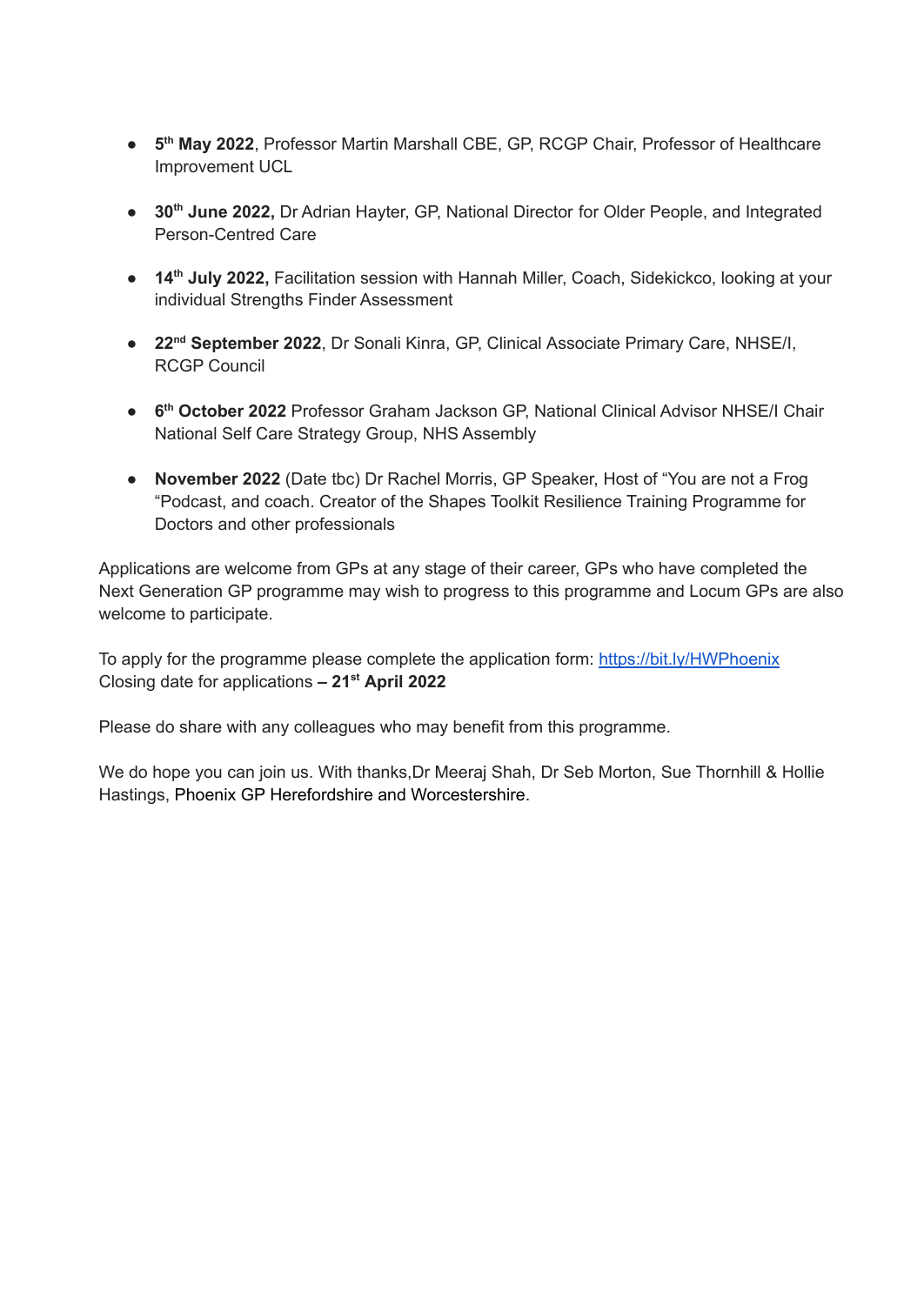# **WORCESTERSHIRE LMC LTD**

All topical issues relating to local general practice are discussed at the monthly LMC meetings and those minutes can be read on the LMC Website.

Should you require further information on any issues raised at the LMC meetings please do not hesitate to contact the LMC representative for your area or practice.

# **WORCESTERSHIRE COMMITTEE MEMBERS**

**CHAIRMAN**: Dr David Herold Riverside Surgery, Waterside, Evesham, Worcs. WR11 1JP Tel: 01386 444400 Email: d.herold@nhs.net

**VICE CHAIRMAN**: Dr Matthew Davis, Bewdley Medical Centre, Dog Lane, Bewdley. Worcs, WR5 2AR Tel: 01299 402157 Email: matthew.davis@nhs.net

**SECRETARY**: Dr Gillian Farmer Email: gfarmer@worcslmc.co.uk

**TREASURER**: Dr Paul Bunyan, Upton on Severn Surgery, Tunnel Hill, Upton, on Severn, Worcs, WR8 0QL Tel: 01684 592695 pbunyan@nhs.net

> **EXECUTIVE ASSISTANT:** Mrs Sarah Bainbridge. Tel: 07501 937185 Email: admin@hereflmc.co.uk

# **Representatives:**

**Bromsgrove:** Dr David Pryke, Dr Kevin Hollier

**Malvern:** Dr Paul Bunyan, Dr Ravi Khehar

**Redditch**: Dr Meeraj Shah, Dr Ian Haines

**Worcester:** Dr Fiona Martin, Dr Catriona Whyte, Dr Raveena Benney (EDI Rep)

**Wychavon:** Dr David Herold Dr James Rankin (Dispensing Rep) Dr Katy Gines

**Wyre Forest:** Dr Matthew Davis, Dr Sebastian Morton, Dr James Rayner

**Co-opted Representatives**: Dr Emma Penny (Out of Hours Rep)

Dr Roy Williams (CDs & IT)

Dr Maddy Venables (First Five Rep)